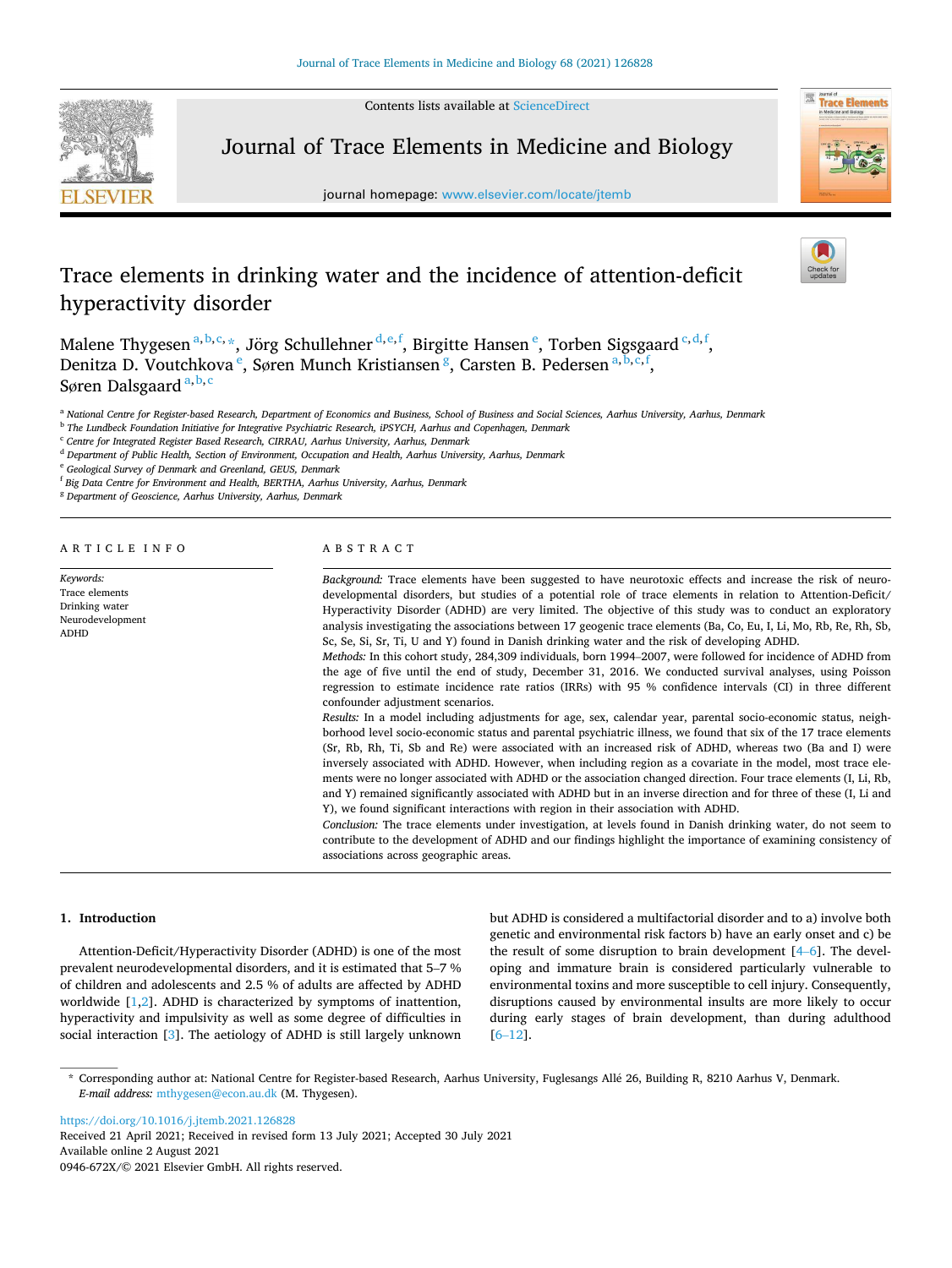Trace elements are naturally occurring in the environment. They are found in drinking water in very small concentrations and locally with a high degree of variation. In humans, drinking water is one of the important sources of exposure to a wide range of trace elements and such exposure, even at low concentrations, may affect brain development [\[9\]](#page-7-0). Only a limited number of studies have investigated the association between trace elements in drinking water and ADHD but a recent cohort study by Schullehner et al. found that exposure to manganese from Danish drinking water was associated with later development of ADHD, specifically the inattentive subtype of ADHD [[12\]](#page-7-0). The overall aim in our study was to conduct an exploratory analysis to investigate the associations between a range of geogenic trace elements and the risk of ADHD, using exposure data from two drinking water sampling campaigns, conducted in Denmark. To our knowledge, these associations have not previously been studied in a large epidemiological cohort study.

## **2. Materials and methods**

### *2.1. Study population*

The study population ( $N = 284,309$ ) included all individuals born in Denmark between January 1, 1994 and December 31, 2007, who were living at a residential address in an area covered by the drinking water sampling campaigns (see below, 45 % of all residential addresses) on the 5<sup>th</sup> birthday, and whose parents were both born in Denmark. Individuals, who had at least one residence outside of Denmark between birth and the  $5^{\text{th}}$  birthday and individuals, who belonged to a household supplied by private wells, were not included in the study population.

The study population was identified from the Danish Civil Registration System (CRS), which was established in Denmark on April 2, 1968 [\[13](#page-7-0)] and includes all people, who had a residence in Denmark on this date and onwards. All residents in Denmark have a unique personal identification number, which is assigned at birth or by immigration. The personal identification number is the key that enables exact individual-level linkage between all the Danish registers. It is stored in the CRS together with information on sex, date and place of birth, continuously updated information of vital status (e.g. date of death or date of exit from Denmark) and the personal identification number of the parents. The CRS also holds full information about current and former residential addresses in Denmark as well as dates of all residential changes in Denmark.

### *2.2. Exposure window*

The Danish Register on Official Standard Addresses and Coordinates has information on all residential addresses and their assigned geographical coordinates, and we linked this register with the residential addresses of our cohort in order to obtain geographical coordinates. The geographical coordinates were used to link the addresses to the correct water supply area and concentrations of trace elements. For each person in the study population, we defined the level of exposure of the geogenic trace elements in the water supply area at the person's residential address at the 5<sup>th</sup> birthday as a proxy of the intake of the specific elements from drinking water during the first five years of life.

### *2.3. Exposure to selected geogenic trace elements*

The supply of drinking water in Denmark originates from groundwater and the majority of the population (approximately 98 %) are supplied by public waterworks, the rest from private wells. The number of active public waterworks in Denmark is approximately 2700 and during the period 2014–2016 the abstraction of groundwater for drinking water purpose was about 350 million  $m^3$  per year [\[14](#page-7-0)]. In addition to the public waterworks there are approximately 50,000 small private wells (i.e. each serving less than 10 households) [\[15](#page-7-0)].

Consumption of bottled water is not very common in Denmark and per capita consumption is among the lowest in Europe  $[16]$  $[16]$ , which means that the majority of water consumption for most individuals in Denmark originates from waterworks.

The measurements used in this study originate from two drinking water sampling campaigns conducted in 2013 [\[17](#page-7-0)] and 2016/2017 and analyzed using inductively coupled plasma mass spectrometry (ICP-MS) at the Geological Survey of Denmark and Greenland (GEUS) and Aarhus University in Denmark. The sampling campaign from 2013 has been described earlier [\[17](#page-7-0)–19]. The 2016/17 campaign followed a similar procedure. In short, drinking water samples were collected for 72 trace elements at 188 larger waterworks, evenly distributed within Denmark ([Fig. 1\)](#page-2-0). Altogether, these waterworks supply approximately half the Danish population with drinking water. The waterworks were linked to their supply areas [\(Fig. 1](#page-2-0)) [[20\]](#page-7-0). The residential addresses in each of these water supply areas were established and this allowed for determining the exposure level for all residents within these areas [\[18](#page-7-0)]. The measurements in this study are an average of the values from the two campaigns unless there had been a change in the water treatment since 2013, in that case we used only the measurement from 2013.

The majority of the 72 trace elements included in the ICP-MS screening were under the detection limit (Table S1) at most of the waterworks. Therefore, we made a selection of trace elements to be included in this study based on the following criteria: First, we included elements for which more than 50 % of the measurements at the different waterworks were above the analytical detection limit and with high correlations between the samples obtained in 2013 and in 2016/17 at the same waterwork, indicating stable drinking water chemistry ( $R^2 \geq$ 0.8) (group a). Eight elements met these criteria: barium (Ba), iodine (I), lithium (Li), molybdenum (Mo), rubidium (Rb), rhodium (Rh), silicon (Si) and strontium (Sr). Second, we also included elements for which 10–50 % of the measurements at the different waterworks were above the analytical detection limit and with  $R^2$  correlations between 2013 and  $2016/17 \geq 0.5$  (group b). An additional eight elements met this second criterion: cobalt (Co), europium (Eu), rhenium (Re), antimony (Sb), scandium (Sc), titanium (Ti), uranium (U) and yttrium (Y). Finally, we included selenium (Se) (12.3 % of samples above the detection limit,  $R^2$  $= 0.3$ ), as it is a known neurotoxic metal [\[21](#page-7-0)] and is considered a key chemical for large-scale health effects through drinking-water exposure by the WHO [\[22](#page-7-0)].

Trace elements concentrations were modeled as categorical quartiles and as continuous trend variables with the lowest quartile as the reference category and using exposure concentrations related to an individual's residential address at age 5 years as a proxy for exposure during the first five years of life. Concentrations below the detection limit were included in the lowest quartile and when more than 25 % of the study population was exposed to levels below the detection limit, the reference category was defined as below detection limit and the concentrations of the remaining study population classified in exposure tertiles (Table S2).

## *2.4. Assessment of ADHD*

Information on clinical diagnoses of ADHD among cohort members was obtained from the Danish Psychiatric Central Research Register (DPCR) and from the Danish National Patient Register (DNPR) from which only contacts to departments of psychiatry, pediatrics, and neurology were included. The DPCR holds information about all inpatient admissions to Danish psychiatric hospital departments since 1969, and DNPR holds information on all inpatient admissions non-psychiatric hospital departments 1977, including departments of pediatrics. From 1995 and onwards, both DPCR and DNPR also include information on all contacts to outpatient departments and visits to emergency care units, psychiatric and non-psychiatric. Since 1994, clinical diagnoses in Denmark are based on the International Classification of Diseases,  $10<sup>th</sup>$ revision, Diagnostic Criteria for Research (ICD-10-DCR). For diagnoses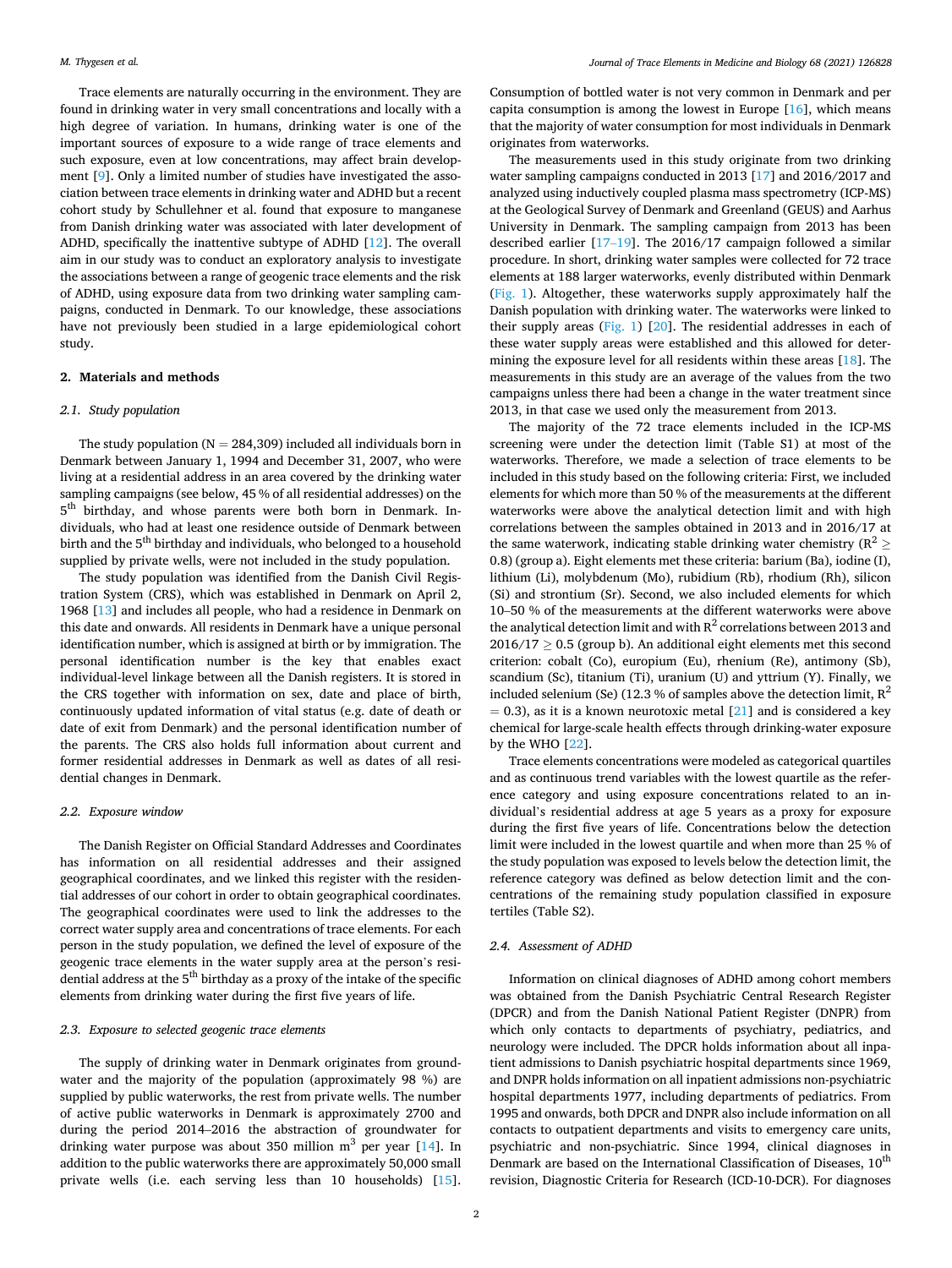<span id="page-2-0"></span>

**Fig. 1.** Quartile distribution of trace elements and water supply areas in Denmark (sampled in 2013 and 2016/17). The results below the analytical detection limit are included in the lowest quartile.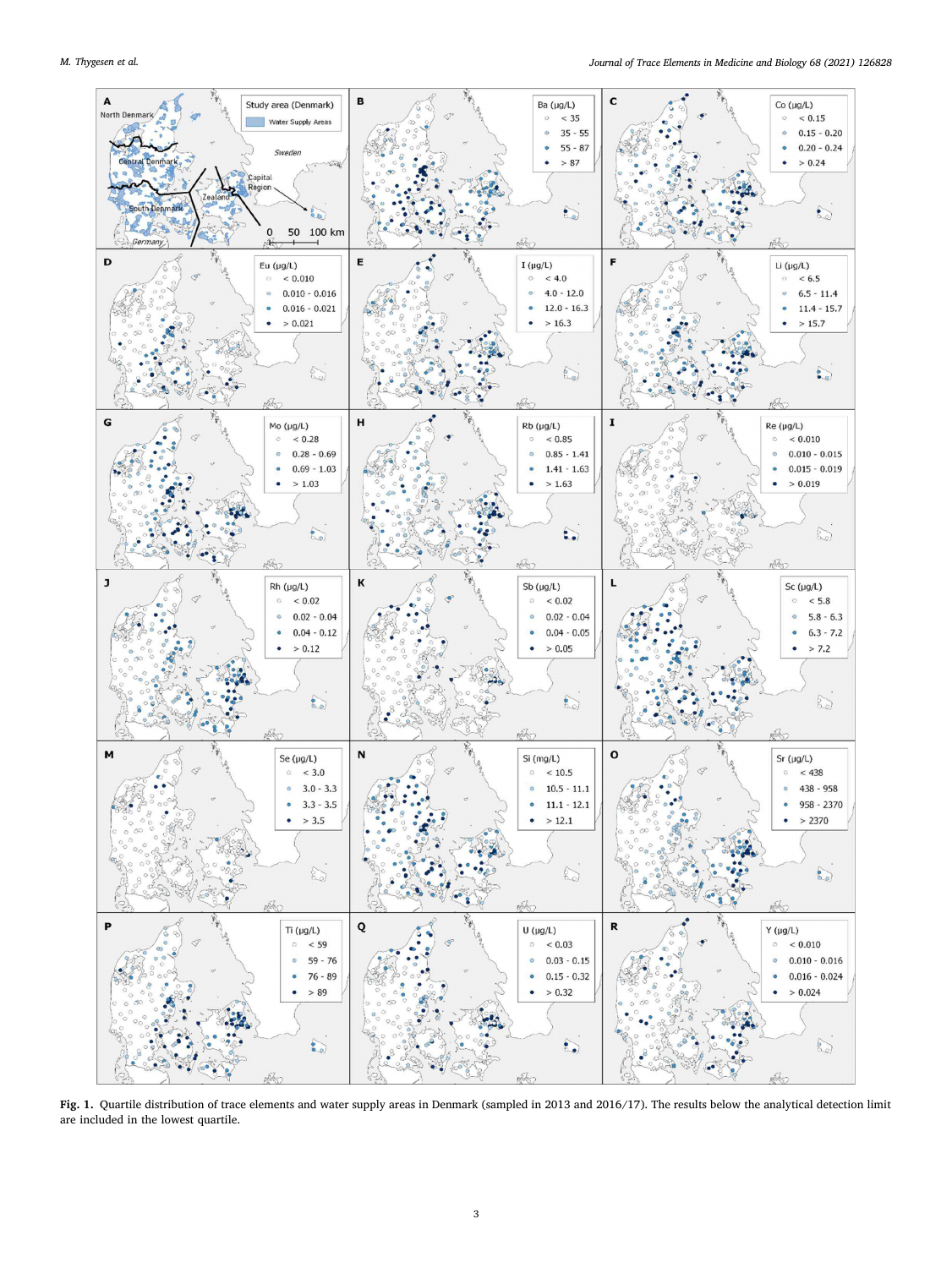of ADHD we used codes F90x (Hyperkinetic disorders) or F98.8 (Attention deficit disorder without hyperactivity). Diagnoses of ADHD are only registered in the DPCR after an assessment by a specialized child and adolescent psychiatrist and are considered to be of high validity [[23\]](#page-7-0). In Denmark, public healthcare including mental health care is free of charge for the whole population, which enables a good national coverage of the health registries. Date of diagnosis of ADHD was defined as the first day with the diagnosis (inpatient or outpatient contact) and individuals, with an incident diagnosis of ADHD before their 5<sup>th</sup> birthday, were excluded from the cohort. The reason for excluding individuals with ADHD before five years of age was because follow-up started at the 5<sup>th</sup> birthday of each individual, and exposure must precede the outcome [[24\]](#page-7-0).

# *2.5. Covariates*

Before conducting the analysis, we used the program DAGitty 3.0 [[25\]](#page-7-0) to construct a Directed Acyclic Graph (DAG) to identify potential confounders of the associations between trace elements exposure and the outcome, ADHD. Based on this DAG (Fig. S1), we decided to include age, calendar year, sex, parental socio-economic status (parental SES), neighborhood level socio-economic status (neighborhood level SES), parental psychiatric diagnoses and the administrative region (hereafter region, see [Fig. 1a](#page-2-0)) as covariates. Information about parental SES, neighborhood level SES and region were accessed for the year the cohort member was born, whereas a parental psychiatric diagnosis must have been obtained before the birth of the child in order to be included.

In all models, we included age, sex and calendar year as covariates. Age and sex to control for individual confounding factors and calendar year to control for increasing incidence of ADHD diagnosis over time. From Statistics Denmark we obtained information about parental education (highest completed education in four categories, primary school, short education, medium long education and higher education) and parental income (gross income in quintiles) since parental SES has been associated with both choice of residential area [\[26](#page-7-0)] and ADHD [\[27](#page-7-0)]. Neighborhood level SES was included to control for effects of SES beyond the family and was measured as the proportion of individuals with low income and low education and the proportion of individuals outside the workforce in the municipality (the smallest administrative unit in Denmark). Parental psychiatric illness is associated with an increased risk of ADHD in offspring and can partly be considered a proxy of the genetic disposition for ADHD [\[28\]](#page-7-0). In this study, parents were classified as having a psychiatric illness, if they had a hospital contact resulting in a psychiatric diagnosis (ICD-8 codes: 290-315, ICD-10 codes F00-F99) before the child was born. Information about parental psychiatric diagnoses were obtained from the Danish Psychiatric Central Research Register (DPCR) and the Danish National Patient Register (DNPR). Studies have shown that the incidence of ADHD differ geographically across Denmark, possibly due to difference in access to diagnostic facilities and different diagnostic cultures in the hospitals [[29,30](#page-7-0)]. In Denmark, all residents have free access to health care services, including help for psychiatric difficulties. Primary and secondary health care services are decentralized, and responsibility is divided between the five regions and the 98 municipalities. The municipalities have the responsibility for primary care, while the regions have the responsibility for secondary care (hospitals). Despite that health services are offered free of charge for all citizens some inequality exists since the number of hospitals and specialists are not equally distributed across the regions. As shown in [Fig. 1,](#page-2-0) we also found very different geographical distribution patterns of the 17 trace elements, and these geographical differences point to the importance of considering potential confounding from geographical factors such as the region.

## *2.6. Statistical analysis*

All individuals ( $n = 284,309$ ) in the cohort were followed from their

5 th birthday until the date of first diagnosis of ADHD, death, disappearance, emigration from Denmark or end of study (December 31, 2016) (whichever came first). Survival analyses were conducted using Poisson regression [[31\]](#page-7-0) in SAS version 9.4 (SAS Institute, Cary, N.C.) to estimate incidence rate ratios (IRRs). An IRR of 1.00 indicates no association between the trace element and ADHD. P-values and 95 % confidence intervals (CIs) were based on likelihood ratio tests [[32\]](#page-7-0) and the adjusted-score test [\[33](#page-7-0)] suggested that the regression models were not subject to over-dispersion.

Trace elements concentrations were analyzed as categorical quartiles and as continuous trend variables representing the lowest vs the highest quartile, using exposure concentrations related to the residential address at age 5 years as a proxy for exposure during the first five years of life.

We defined three models *a priori* to study the association between trace elements and ADHD. These were: model 1) adjustment for age, calendar year, and sex; model 2) adjustment for age, calendar year, sex, parental SES and neighborhood level SES and parental psychiatric illness and model 3) in which region was included in addition to the covariates included in model 2. In all models, we included age and calendar year as time-dependent variables, whereas other variables were treated as variables independent of time. When information on covariate data was not available, we performed complete-case analysis. To investigate the consistency of the effect of the trace elements across the 5 Danish regions, we examined whether region had interacting effects on the associations between trace elements and ADHD.

# *2.7. Ethics*

The Danish Protection Agency and the Danish Health and Medicines Authority approved this study. By Danish law, ethical approval is not required for register-based studies, but all personal information from the registers was anonymized as required, when they are used for research purposes.

### **3. Results**

The study population included 284,309 individuals born in Denmark between January 1, 1994 and December 31, 2007. During the study period (1999–2017), 9500 (3.34 %) of these were diagnosed with ADHD during 3,111, 871 person-years of risk. Individuals in the study population were followed for up to 18 years (10.9  $\pm$  4.2 years). For 2183 individuals (0.7 %), follow-up was ended before the end of the study (i.e. censored), because they emigrated from Denmark (0.62 %), or disappeared or died (0.08 %). Characteristics of the study population are shown in [Table 1.](#page-4-0)

### *3.1. Geogenic trace elements and ADHD*

The geographical distribution of the 17 geogenic trace elements' concentrations in drinking water across Denmark in 2013 is shown in [Fig. 1](#page-2-0). Pairwise correlations between trace elements were mostly low to moderate, whereas a few were highly correlated, such as Rh and SR (Pearsons correlation coefficient (*r,* 0.99), Eu and Ba (*r,* 0.86) and Sc and Si (*r*, 0.83) (Table S3).

We constructed a DAG, to identify potential confounders of the associations between trace elements exposure and ADHD, and conducted analyses using 3 different adjustment models. Model 1 included base adjustments for age, sex and calendar year, while model 2 and 3 included adjustments for age, sex, calendar year, parental SES, neighborhood level SES and parental psychiatric illness. In addition model 3 included adjustment for region. Analyses were conducted with (model 3) and without region (model 2) in order to estimate the independent confounding effect of region.

In the first analyses (Model 1, [Fig. 2\)](#page-5-0) when trace elements were fitted as continuous trend variables scored from 0 to 1, we found that 9 trace elements (Co, Mo, Rb, Re, Rh, Sb, Sr, Ti and Y) were positively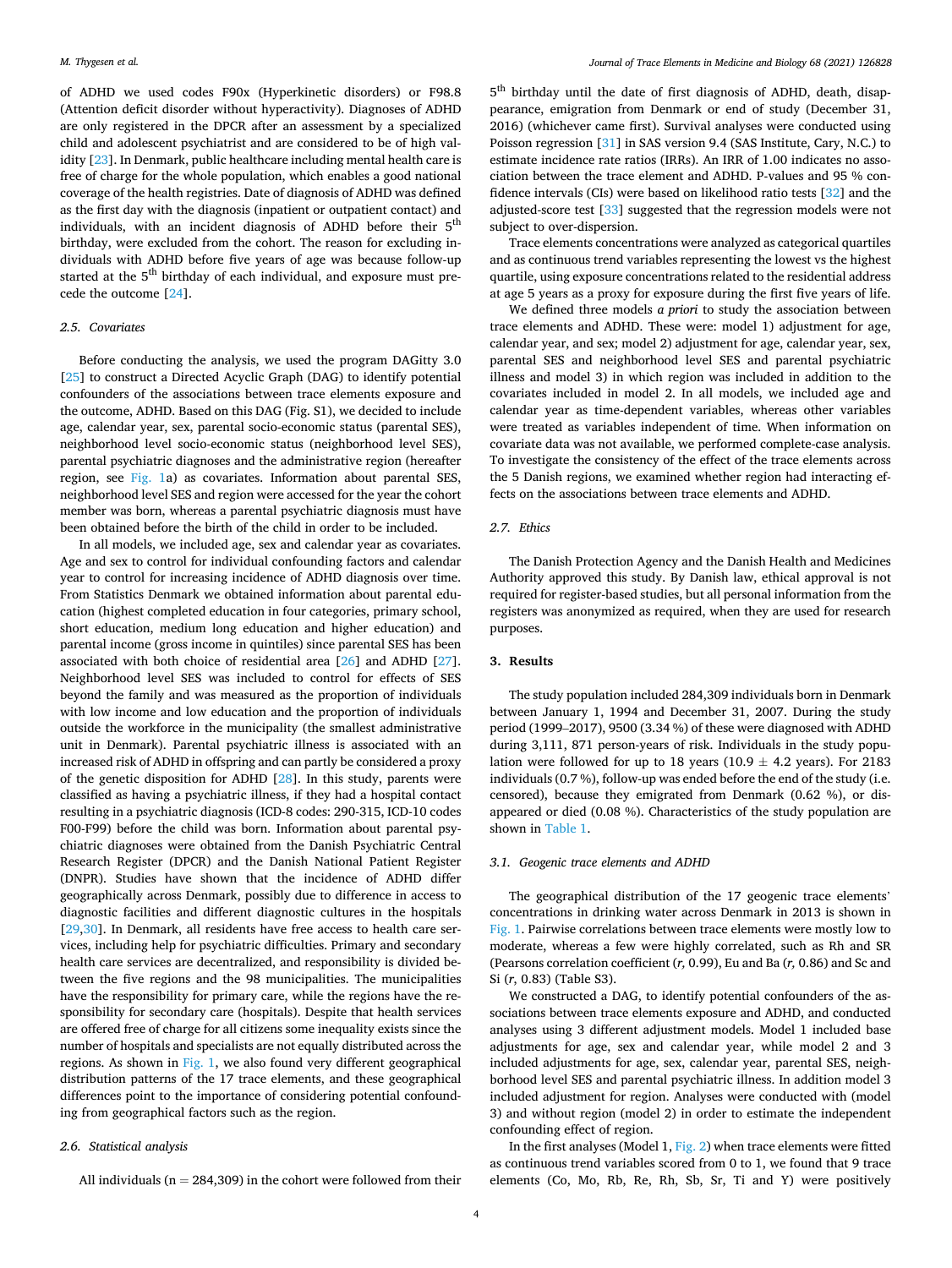#### <span id="page-4-0"></span>**Table 1**

Characteristics of cases ( $N = 9500$ ) in the overall cohort ( $N = 284,309$ ).

|                                                              | Number of   | Number of person-      | Incidence rate |
|--------------------------------------------------------------|-------------|------------------------|----------------|
|                                                              | cases with  | years at risk in total | per 10,000     |
|                                                              | <b>ADHD</b> | in the cohort          | person-years   |
| Year of birth                                                |             |                        |                |
| 1994-1997                                                    | 3221        | 1362289.03             | 23.64          |
| 1998-2001                                                    | 3265        | 943953.09              | 34.59          |
| $2002 - 2007$                                                | 3014        | 805629.04              | 37.41          |
| Sex                                                          |             |                        |                |
| Female                                                       | 2934        | 1531643.22             | 19.16          |
| Male                                                         | 6566        | 1580227.94             | 41.55          |
| Geographical region                                          |             |                        |                |
| North Denmark                                                | 529         | 214090.64              | 24.71          |
| <b>Central Denmark</b>                                       | 2359        | 719303.60              | 32.80          |
| South Denmark                                                | 1429        | 600653.91              | 23.79          |
| Capital Region                                               | 4271        | 1307249.93             | 32.67          |
| Zealand                                                      | 912         | 270573.07              | 33.71          |
| Mother's level of                                            |             |                        |                |
| education <sup>+</sup>                                       |             |                        |                |
| Primary school                                               | 3198        | 551584.49              | 57.98          |
| Short education                                              | 4413        | 1519808.45             | 29.04          |
| Medium long education                                        | 1510        | 747709.31              | 20.20          |
| Long education                                               | 336         | 285066.00              | 11.79          |
| Missing                                                      | $<$ 50      |                        |                |
| Father's level of                                            |             |                        |                |
| education <sup>+</sup>                                       |             |                        |                |
| Primary school                                               | 3188        | 569401.18              | 55.99          |
| Short education                                              | 4868        | 1677409.71             | 29.02          |
| Medium long education                                        | 813         | 456492.18              | 17.81          |
| Long education                                               | 473         | 383114.33              | 12.35          |
| Missing                                                      | 158         |                        |                |
| Mother's level of                                            |             |                        |                |
| income <sup>§</sup>                                          |             |                        |                |
| Below the 20 <sup>th</sup> percentile                        | 120         | 43530.54               | 27.57          |
| $20^{th}$ to the $40^{th}$                                   | 1334        | 278885.10              | 47.83          |
| percentile                                                   |             |                        |                |
| $40^{\text{th}}$ to the $60^{\text{th}}$                     | 4411        | 1104555.94             | 39.93          |
| percentile                                                   |             |                        |                |
| $60^{\text{th}}$ to the $80^{\text{th}}$                     | 2885        | 1205521.02             | 23.93          |
| percentile                                                   |             |                        |                |
| Above the 80 <sup>th</sup>                                   | 750         | 479370.62              | 15.65          |
| percentile                                                   |             |                        |                |
| Father's level of                                            |             |                        |                |
| income <sup>§</sup><br>Below the 20 <sup>th</sup> percentile |             |                        |                |
| $20^{\text{th}}$ to the 40 <sup>th</sup>                     | 172<br>717  | 35827.85<br>137451.48  | 48.01<br>52.16 |
| percentile                                                   |             |                        |                |
| $40^{\text{th}}$ to the $60^{\text{th}}$                     | 1563        |                        | 49.24          |
| percentile                                                   |             | 317445.33              |                |
| $60^{\text{th}}$ to the $80^{\text{th}}$                     | 3378        | 921479.39              | 36.66          |
| percentile                                                   |             |                        |                |
| Above the 80 <sup>th</sup>                                   | 3659        | 1698551.43             | 21.54          |
| percentile                                                   |             |                        |                |
| Maternal psychiatric                                         |             |                        |                |
| illness                                                      |             |                        |                |
| Yes                                                          | 756         | 108078.98              | 69.94          |
| No                                                           | 8744        | 3003792.17             | 29.1           |
| Paternal psychiatric                                         |             |                        |                |
| illness                                                      |             |                        |                |
| Yes                                                          | 552         | 71626.06               | 77.07          |
| No                                                           | 8948        | 3040245.10             | 29.43          |
| Neighborhood level of                                        |             |                        |                |
| income in                                                    |             |                        |                |
| municipality                                                 |             |                        |                |
| Low income                                                   | 3217        | 1029351.40             | 31.25          |
| municipality                                                 |             |                        |                |
| Medium income                                                | 3217        | 1054363.92             | 30.51          |
| municipality                                                 |             |                        |                |
| High income                                                  | 3066        | 1028155.83             | 29.82          |
| municipality                                                 |             |                        |                |
| Neighborhood level of                                        |             |                        |                |
| education in                                                 |             |                        |                |
| municipality                                                 |             |                        |                |
| Low education                                                | 2741        | 886843.05              | 30.91          |
| municipality                                                 |             |                        |                |
|                                                              | 3372        | 1054606.52             | 31.97          |

**Table 1** (*continued* )

|                                     | Number of<br>cases with<br>ADHD | Number of person-<br>vears at risk in total<br>in the cohort | Incidence rate<br>per 10,000<br>person-years |
|-------------------------------------|---------------------------------|--------------------------------------------------------------|----------------------------------------------|
| Medium education<br>municipality    |                                 |                                                              |                                              |
| High education<br>municipality      | 3387                            | 1170421.59                                                   | 28.94                                        |
| Neighborhood level of               |                                 |                                                              |                                              |
| unemployment in                     |                                 |                                                              |                                              |
| municipality                        |                                 |                                                              |                                              |
| High unemployment<br>municipality   | 3656                            | 1368031.23                                                   | 26.72                                        |
| Medium unemployment<br>municipality | 3083                            | 971040.28                                                    | 31.75                                        |
| Low unemployment<br>municipality    | 3656                            | 1368031.23                                                   | 26.72                                        |

Cohort consisted of 284,309 children born.1994–2007.

<sup>ǂ</sup>Highest finished education measured at the end of the year of the child's birth. § Level of income at the year of the child's birth.

associated with ADHD with IRRs ranging from 1.07 to 1.31, whereas Ba (IRR: 0.90, 95 % CI: 0.86, 0.96) was inversely associated with ADHD, and the remaining trace elements were not associated with ADHD ([Fig. 2](#page-5-0)). In analyses including trace elements modeled as quartiles, only Sb showed a significant dose-response relationship across quartiles (Table S4).

After additional adjustment for parental SES, neighborhood level SES and parental psychiatric illness (model 2, [Fig. 2\)](#page-5-0), we found that six (Rb, Re, Rh, Sb, Sr and Ti) of the 17 trace elements were associated with an increased risk of ADHD with IRRs ranging from 1.07 to 1.17, while two of the trace elements Ba (IRR: 0.89, 95 % CI: 0.84, 0.94) and I (IRR: 0.92, 95 % CI: 0.87, 0.98) showed an inverse association with ADHD. In the categorical analyses, none of the trace elements were associated with ADHD in a dose-dependent manner (Table S5).

Including region as a covariate in the final model (model 3, [Fig. 2\)](#page-5-0) changed many of the estimates, and associations were either strongly attenuated or reversed. After this adjustment, none of the trace elements were associated with an increased risk of ADHD, while four trace elements (Rb, Li, I and Y) were inversely associated with ADHD with IRRs ranging from 0.89 to 0.90. However, none of these trace elements showed a significant dose-response relationship in the categorical analyses (Table S6).

In a stratified analysis on the association between trace elements (modelled as continuous variables) and ADHD across regions and adjusted for parental SES, neighborhood level SES and parental psychiatric illness, we found that effects of Ba, Mo, Rb, Re, Sc, Se, Si and Sr were consistent across regions, while significant interactions with region were found for Co, Eu, I, Li, Rh, Sb, Ti, U and Y [\(Table 2\)](#page-5-0). Only Rb was significantly (inversely) associated with ADHD in model 3, and with no interaction with region. However, in the stratified analysis of the association between Rb and ADHD estimates were not significant in any of the 5 regions.

# **4. Discussion**

In this cohort study of 284,309 individuals, we performed an exploratory analysis of 17 geogenic trace elements naturally occurring in drinking water in Denmark, to investigate their potential contributions to the development of ADHD.

Several of the environmental exposures that have been suggested as neurotoxic are trace elements including lead (Pb), mercury (Hg), arsenic (As), manganese [[34\]](#page-7-0), cadmium (Cd) and fluoride (F) [\[11](#page-7-0)]. However, the literature on potential neurotoxic effects of the 17 trace elements included in this study is sparse. The neurodevelopmental effect of Sb has not been widely investigated and the results are contradictory. One study did not find an association between prenatal exposure to Sb and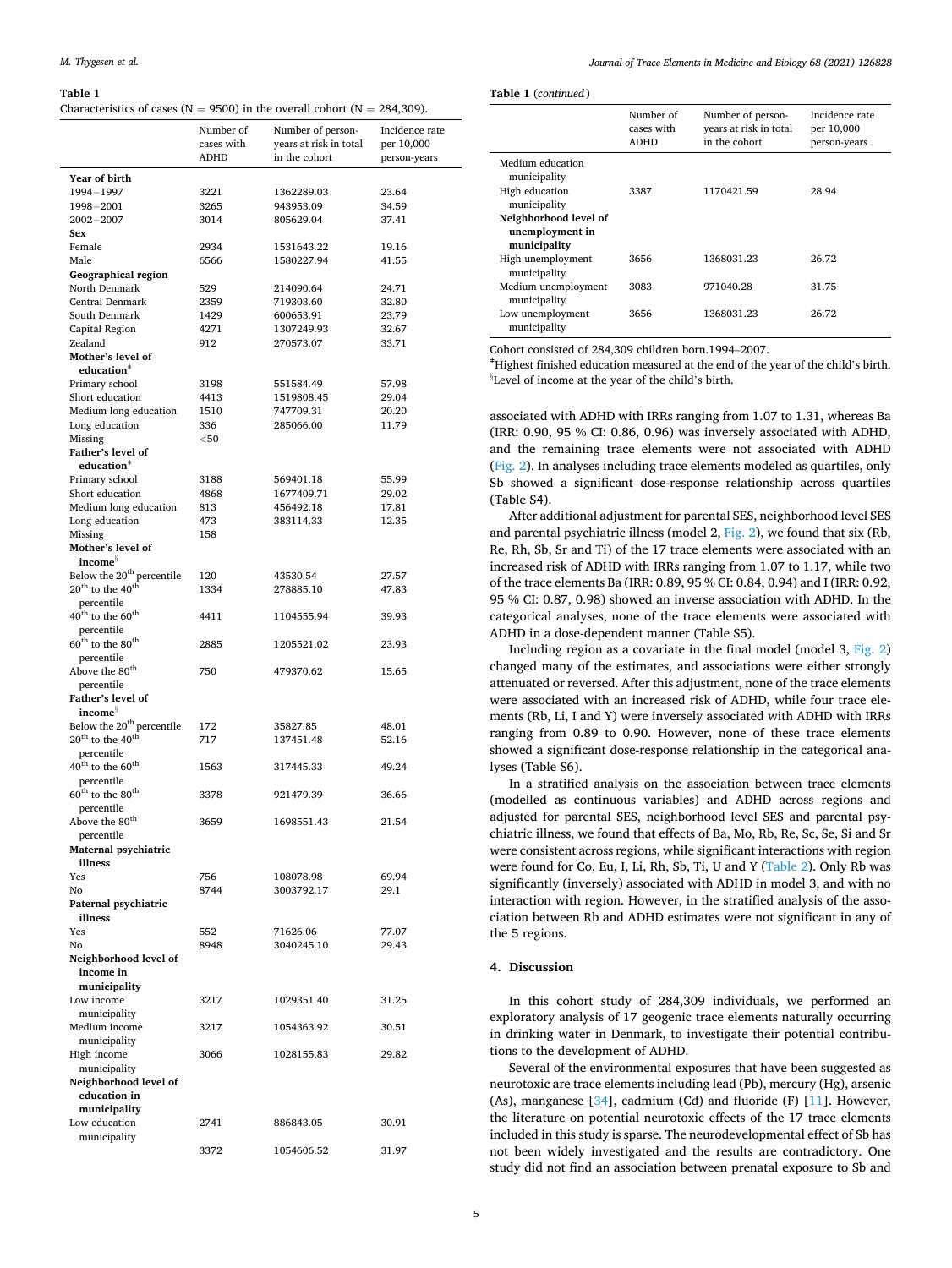<span id="page-5-0"></span>

| <b>Trace</b>         |                |                       |            |                       |         |                       |
|----------------------|----------------|-----------------------|------------|-----------------------|---------|-----------------------|
| element              | Model 1        | 95%CI<br><b>IRR</b>   | Model 2    | <b>IRR</b><br>95%CI   | Model 3 | <b>IRR</b><br>95%CI   |
|                      |                |                       |            |                       |         |                       |
| Barium (Ba)          | -8-            | $0.90$ $(0.86, 0.96)$ |            | $0.89$ $(0.84, 0.94)$ |         | $1.03$ $(0.97, 1.10)$ |
| Cobalt (Co)          |                | $1.15$ $(1.09.1.21)$  |            | $1.06$ $(1.00, 1.12)$ |         | $0.94$ $(0.88, 1.00)$ |
| Europium (Eu)        | --             | $0.94$ $(0.88, 1.01)$ |            | $0.94$ $(0.87, 1.00)$ |         | $1.08$ $(0.99, 1.17)$ |
| lodine (I)           |                | $0.98$ $(0.93, 1.04)$ |            | 0.92 (0.87, 0.98)     | --      | $0.89$ $(0.84, 0.95)$ |
| Lithium (Li)         |                | $1.05$ $(0.99, 1.13)$ |            | $0.99$ $(0.94, 1.05)$ |         | $0.90$ $(0.85, 0.97)$ |
| Molybdenum (Mo)      | <u> - a - </u> | $1.07$ $(1.01, 1.13)$ |            | $0.98$ $(0.93, 1.04)$ |         | $0.98$ $(0.93, 1.04)$ |
| <b>Rubidium (Rb)</b> | --             | $1.09$ $(1.04, 1.16)$ |            | $1.1$ $(1.04, 1.17)$  |         | $0.91$ $(0.84, 0.98)$ |
| <b>Rhenium (Re)</b>  |                | $1.31$ $(1.21, 1.41)$ |            | $1.17$ $(1.08, 1.26)$ |         | $1.04$ (0.96, 1.13)   |
| Rhodium (Rh)         |                | $1.09$ $(1.03, 1.15)$ |            | $1.11$ $(1.04, 1.18)$ |         | $0.94$ $(0.87, 1.02)$ |
| <b>Antimony (Sb)</b> |                | 1.20(1.13, 1.28)      |            | $1.15$ $(1.08, 1.22)$ |         | $1.03$ $(0.96, 1.10)$ |
| Scandium (Sc)        |                | $1.04$ $(0.98, 1.09)$ |            | $0.97$ $(0.92, 1.02)$ |         | $0.97$ $(0.91, 1.02)$ |
| Selenium (Se)        |                | $1.06$ $(0.95, 1.19)$ |            | $1.02$ $(0.91, 1.15)$ |         | $0.93$ $(0.83, 1.05)$ |
| Silicon (Si)         |                | 1.02 (0.96, 1.08)     |            | $0.96$ $(0.91, 1.02)$ |         | $0.96$ $(0.91, 1.02)$ |
| Strontium (Sr)       | --             | $1.11$ $(1.05, 1.17)$ |            | $1.12$ $(1.06, 1.20)$ |         | $0.94$ $(0.86, 1.03)$ |
| <b>Titanium (Ti)</b> | -8-            | $1.10$ $(1.04, 1.16)$ |            | $1.07$ $(1.01.1.14)$  |         | $1.02$ $(0.95, 1.09)$ |
| Uranium (U)          |                | 1.03 (0.98, 1.08)     |            | 1.00 (0.95, 1.06)     |         | $0.95$ $(0.89, 1.01)$ |
| Yttrium (Y)          | --             | $1.08$ $(1.02, 1.13)$ |            | $1.04$ $(0.99, 1.10)$ |         | $0.90$ $(0.84, 0.96)$ |
|                      |                |                       |            |                       |         |                       |
| 0.8                  | 1.2<br>1.4     |                       | 0.8<br>1.2 | 0.8<br>1.4            | 1.2     | 1.4                   |

Abbreviations: IRR; Incidence rate ratio

IRRs were estimated using survival analysis (Poisson regression). The cohort consisted of 234 309 individuals born in Denmark 1994 to 2007 and followed for a diagnosis of ADHD from 1999 to 2017

Model 1: Adjustment for age, sex and calendar year<br>Model 2: Adjustment for age, sex, calendar year, parental SES, neighborhood level SES and parental psychiatric illness

Model 3: Adjustment for age, sex, calendar year, parental SES, neighborhood level SES, parental psychiatric illness and region

**Fig. 2.** Effects of trace elements on the risk of ADHD in different adjustment models.

Abbreviations: IRR; Incidence rate ratio.

IRRs were estimated using survival analysis (Poisson regression). The cohort consisted of 234 309 individuals born in Denmark 1994–2007 and followed for a diagnosis of ADHD from 1999 to 2017

Model 1: Adjustment for age, sex and calendar year

Model 2: Adjustment for age, sex, calendar year, parental SES, neighborhood level SES and parental psychiatric illness

Model 3: Adjustment for age, sex, calendar year, parental SES, neighborhood level SES, parental psychiatric illness and region

### **Table 2**

Effects of trace elements (modelled as continuous variables) on the risk of ADHD stratified by region at birth (with interaction term) (Model 3).

| Trace<br>Ele-ment | North Denmark<br>IRR (95 % CI) | <b>Central Denmark</b><br>IRR (95 % CI) | South Denmark<br>IRR (95 % CI) | Capital City<br>IRR (95 % CI) | Zealand<br>IRR (95 % CI) | P-value         |
|-------------------|--------------------------------|-----------------------------------------|--------------------------------|-------------------------------|--------------------------|-----------------|
| Bа                | 1.35(0.79, 2.17)               | 1.00(0.91, 1.10)                        | 1.20(1.03, 1.41)               | 0.96(0.85, 1.08)              | 1.14(0.92, 1.41)         | $(p = 0.11195)$ |
| Co                | 0.99(0.78, 1.25)               | 0.89(0.79, 1.00)                        | 0.73(0.62, 0.87)               | 0.99(0.90, 1.10)              | 1.22(0.97, 1.54)         | $(p = 0.00307)$ |
| Eu                | 0.69(0.20, 1.82)               | 0.95(0.86, 1.06)                        | 1.63(1.40, 1.91)               | 1.02(0.74, 1.38)              | 0.83(0.63, 1.09)         | $(p=<.00001)$   |
|                   | 1.01(0.83, 1.22)               | 0.83(0.71, 0.96)                        | 0.48(0.40, 0.58)               | 0.99(0.90, 1.08)              | 1.01(0.85, 1.19)         | $(p=<.00001)$   |
| Li                | 1.05(0.58, 1.83)               | 0.81(0.72, 0.91)                        | 0.73(0.63, 0.86)               | 1.01(0.91, 1.11)              | 1.35(1.03, 1.78)         | $(p = 0.00013)$ |
| Mo                | 0.91(0.66, 1.25)               | 0.95(0.85, 1.05)                        | 0.95(0.83, 1.08)               | 0.98(0.89, 1.07)              | 1.19(1.00, 1.42)         | $(p = 0.24886)$ |
| Rb                | 0.85(0.63, 1.14)               | 0.95(0.80, 1.12)                        | 0.88(0.74, 1.05)               | 0.88(0.78, 1.00)              | 1.01(0.84, 1.22)         | $(p = 0.74389)$ |
| Re                | 0.85(0.05, 4.38)               | 1.09(0.87, 1.34)                        | 1.42(0.37, 3.73)               | 0.98(0.89, 1.08)              | 1.26(1.04, 1.51)         | $(p = 0.20449)$ |
| Rh                | 1.11(0.82, 1.49)               | 0.76(0.64, 0.90)                        | 0.95(0.75, 1.19)               | 1.06(0.94, 1.19)              | 0.77(0.60, 0.99)         | $(p = 0.00998)$ |
| Sb                | 1.01(0.81, 1.24)               | 1.14(0.99, 1.31)                        | 1.78 (1.35, 2.32)              | 0.95(0.87, 1.04)              | 1.07(0.77, 1.47)         | $(p = 0.00080)$ |
| Sc                | 1.01(0.83, 1.23)               | 0.98(0.87, 1.10)                        | 0.94(0.83, 1.06)               | 0.96(0.87, 1.05)              | 0.98(0.83, 1.17)         | $(p = 0.96591)$ |
| Se                | 1.01(0.69, 1.44)               | 1.03(0.84, 1.25)                        | 0.28(0.01, 1.71)               | 0.92(0.76, 1.12)              | 0.79(0.59, 1.04)         | $(p = 0.42377)$ |
| Si                | 0.96(0.77, 1.20)               | 0.86(0.77, 0.97)                        | 1.05(0.92, 1.19)               | 0.95(0.86, 1.04)              | 1.09(0.93, 1.29)         | $(p = 0.10256)$ |
| Sr                | 1.05(0.79, 1.38)               | 0.88(0.70, 1.10)                        | 0.86(0.68, 1.09)               | 1.01(0.89, 1.15)              | 0.73(0.55, 0.98)         | $(p = 0.25796)$ |
| Ti                | 1.44(0.98, 2.08)               | 1.03(0.90, 1.16)                        | 0.81(0.70, 0.93)               | 1.09(0.97, 1.22)              | 1.09(0.91, 1.30)         | $(p = 0.00403)$ |
| U                 | 1.07(0.86, 1.35)               | 1.02(0.88, 1.19)                        | 0.47(0.38, 0.59)               | 0.99(0.91, 1.08)              | 1.00(0.84, 1.19)         | $(p=<.00001)$   |
|                   | 0.83(0.62, 1.09)               | 0.75(0.58, 0.95)                        | 0.64(0.52, 0.79)               | 0.97(0.89, 1.07)              | 0.98(0.83, 1.16)         | $(p = 0.00185)$ |

Adjusted for age, sex and calendar year, parental SES, neighborhood level SES and parental psychiatric illness.

ADHD symptomatology at the age of four [[35\]](#page-7-0), while another study found that Sb was associated with susceptibility to ADHD and symptom severity in school-age children [\[36](#page-7-0)]. In a small study of 25 children with autism and 25 healthy controls, concentrations of Ba in hair and urine was found to be associated with a higher prevalence of autism in communities with high levels of Ba in drinking water [[34\]](#page-7-0), while another small case-control study found that Co deficiency was associated with ADHD [\[37](#page-7-0)] Li is known for its mood stabilizing effects and has been used as pharmacological treatment of several mental illnesses since the 1940−50 s, especially for bipolar disorder [[38\]](#page-7-0). Like potassium and sodium, it is considered being essential for nerve conduction and a normal functioning of the nervous system. Observational data suggests that in patients with bipolar disorder, Li reduces the incidence of attempted and completed suicide [\[39,40](#page-7-0)], possibly through its capability of reducing aggression and impulsivity, which have been suggested to be associated with an increased risk of suicide in bipolar disorder [\[41](#page-7-0)]. Another study has found that long term exposure to Li in drinking water may be associated with a lower incidence of dementia [[42\]](#page-7-0) or inversely associated with depressive symptoms [[43\]](#page-7-0), while a recent study found that higher levels of Li in Danish drinking water were associated with increased risk of schizophrenia [[44\]](#page-7-0). Rb has previously been used as pharmacological treatment for depression, bipolar disorder and schizophrenia but Rb was phased out and replaced by other pharmacological agents with higher efficacies [\[45\]](#page-8-0). A study by Meltzer et al. [[46\]](#page-8-0) suggested that Rb may increase alertness, activity and affect while another study found that Rb tended to increase the duration of mania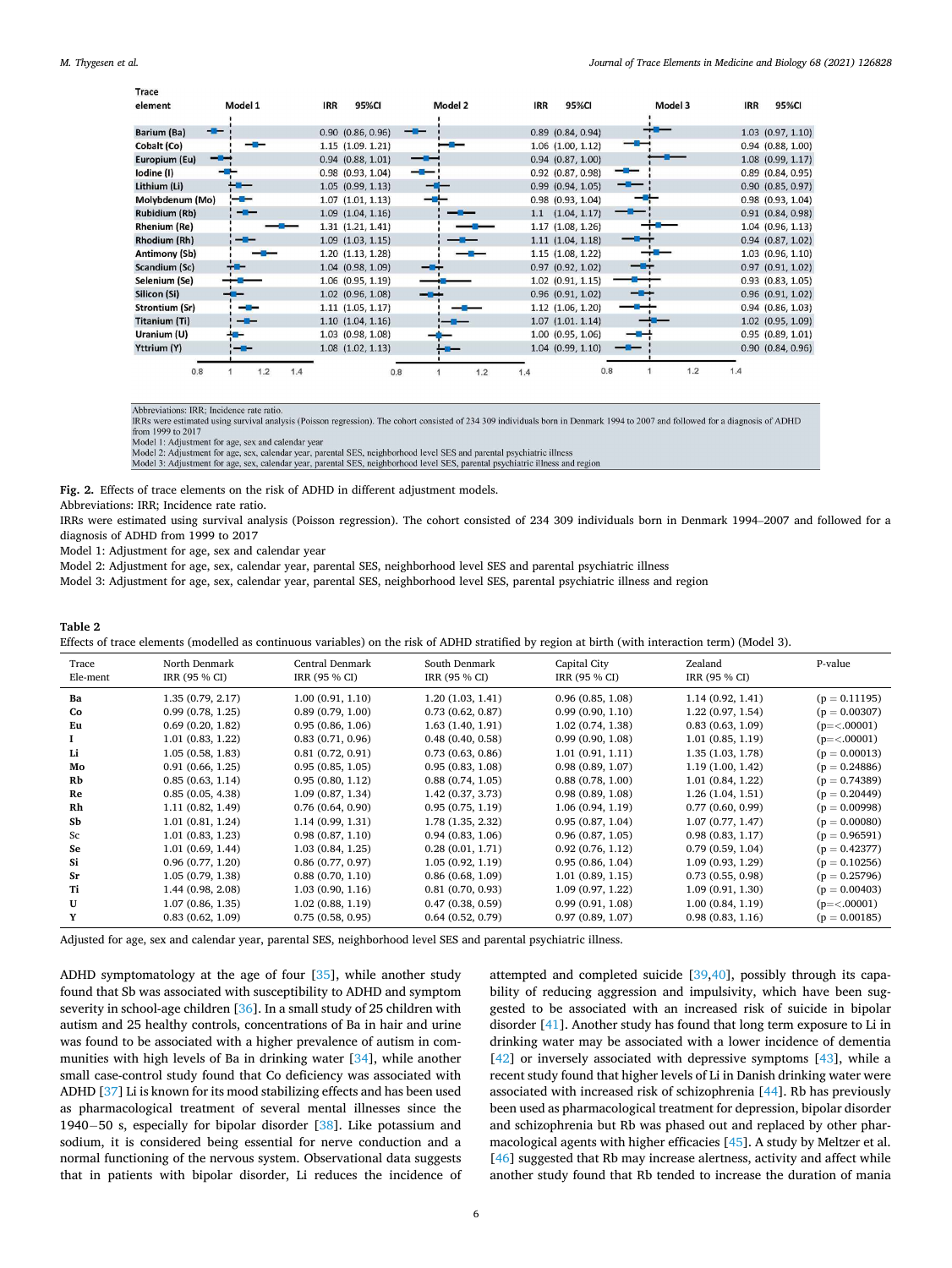but seemed to reduce the extremes of mood [[47\]](#page-8-0). Deficiency of I has been suggested to cause cretinism, impaired development, cognitive disabilities [[48\]](#page-8-0) and the major impact of hypothyroidism caused by iodine deficiency is impaired neurodevelopment [\[49](#page-8-0)]. Insufficient Se levels may have harmful effects on brain function and may influence neuronal loss and Se deficiency may exacerbate symptoms of hypothyroidism, including substantial fatigue, goitre and cretinism [[50\]](#page-8-0). Studies have shown that lower plasma Se concentrations in elderly people are associated with senility and increased cognitive decline [\[51](#page-8-0)] and low Se intake has been associated with an increased incidence of depression, anxiety, confusion and more hostile behavior [\[48](#page-8-0),[51](#page-8-0)–53]. Studies concerning the effect of Sr are very limited, but a small sample study by Yalçın et al. recently suggested that children with neurodevelopmental disorders had lower levels of Sr in both tooth dentin and blood [\[54](#page-8-0)].

We did not find clear evidence that any of the trace elements, included in this study, were associated with an increased risk of a diagnosis of ADHD at levels found in Danish drinking water. Regarding the trace elements with consistent effects across regions (Ba, Mo, Rb, Re, Sc, Si and Sr) it is unclear whether the estimates in Model 2 or Model 3 best describe the association with ADHD, as region may act as a confounder for some trace elements, though perhaps not for all. For this reason estimates resulting from both model 2 and 3 are presented. Adjusting for region significantly changed many of the estimated associations and may in some instances represent an over-adjustment. The stratified analyses may describe the true associations with ADHD across each of the five regions as these estimates are unaffected by potential interaction or confounding by region. However, in the stratified analyses most associations were heterogeneous across regions, with either significant interactions with region, with estimates in opposite directions or the association only significant in one or two of the five regions.

There are different explanations for our findings. Inconsistency plays an important role for some of the exposures, and using Sb as an example, this trace element was associated with a 1.15 (95 % CI: 1.08, 1.22) fold increased risk of ADHD in Model 2. However, we found an interaction with region ( $p = 0.00080$ ) and for Sb to be causally associated with ADHD, consistency across regions would be expected. In addition, Sb was only associated with an increased risk of ADHD in one of the five regions (IRR: 1.78, 95 % CI: 1.35, 2.32) (South Denmark). Potential confounding by region is another important issue to consider in the interpretation of our data, and using Sr as another example, we found that Sr was associated with a 1.12 (95 % CI: 1.06, 1.20) fold increased risk of ADHD in Model 2. No interaction with region was found ( $p =$ 0.26), however in stratified analyses, the association was not significant in any of the 5 regions and when adjusting for region (Model 3), the effect was reduced from 1.12 to 0.94. In addition, results from model 2 showed that individuals being exposed to the highest quartile of Ba had a risk of 0.89 compared to individuals exposed to the lowest quartile of Ba. The effect of Ba was consistent across region ( $p = 0.11$ , [Table 2\)](#page-5-0), but the overall estimate of 0.89 [\(Fig. 2,](#page-5-0) model 2) was not within the range of the region-specific estimates ([Table 2](#page-5-0), range 0.96–1.35).

## *4.1. Strengths and limitations*

The study was designed as a register-based cohort study, which offered a unique possibility to link exposure data of 17 trace elements with a large study population, which could be followed prospectively for up to 18 years with a minimum of losses to follow-up. In addition, information about the outcome was obtained from the Danish National Health registers using data on clinical diagnoses of ADHD set by a specialized child and adolescent psychiatrist and based on the International Classification of diseases (ICD-10). Studies have found high validity of ADHD-diagnoses in the register [\[23](#page-7-0),[55](#page-8-0)]. Also, exposure data was based on high precision sampling and analyses at the waterworks of the trace elements which was linked to the exact residential address of the individuals. Finally, information from the registers made it possible to adjust for parental SES, neighborhood level SES and parental psychiatric

illness as potential confounders in our analyses and estimate interactions with region.

However, our study also has important limitations. For the exposure (concentrations of the different trace elements), we relied on measurements obtained in 2013 and 2016/2017, as an approximation of exposure from birth to age 5, assuming that levels of these trace elements have remained constant over the period of 1994–2016 and restricted the selection of trace elements in this study to those with moderate to high correlation between the samples taken in 2013 and 2016/17 [[22\]](#page-7-0). In addition, we did not have information about concentration levels of trace elements in drinking water at the children's daycare institutions. However, since most children in Denmark attend daycare close to their residential address, the daycare institution will most likely obtain drinking water from the same waterwork as the child's residential address. We did neither have information of the chemical speciation of the elements, which for U and other, non-included elements (As and Cr), have proven important for understanding health effects [[22\]](#page-7-0). Another important limitation is that some elements, like Ba, I and Li [\[19](#page-7-0)] are co-correlated in groundwater due to geologic origin and geochemical processes in the aquifers. Furthermore, they could be correlated to other, major elements that were not included in this study, e.g. Cl, Ca or Mg, which also may have some effect. Finally, exposure to trace elements does not only exist through drinking water, and therefore other unmeasured sources of exposure may also be important in addition to exposure from drinking water.

# **5. Conclusion**

This exploratory cohort study is the first to investigate a large range of trace elements found in drinking water and their potential associations with ADHD. We did not find evidence that the exposure to higher concentrations in the Danish drinking water of any of these trace elements was associated with a higher incidence of ADHD, and our findings point towards the importance of examining consistency of associations across geographic regions and the potential confounding effects of regional-level factors, such as diagnostic differences, when studying health effects of low-dose trace element exposure in drinking water. However, caution has to be taken in interpreting the results as only a limited number of previous studies have investigated these associations, and as an association may be observed at higher exposure rates. Denmark is generally characterized by relatively low levels of pollution, thus the findings of this study do not exclude a potential contribution of the trace elements into adverse neurodevelopmental outcomes at other exposure levels. Hence, more studies are needed to support our findings.

### **Author statements**

Malene Thygesen: Literature search, data preparation, data analyses, interpretation of data and writing of manuscript.

Jörg Schullehner: Data preparation, exposure assessment, study design, interpretation of data and revision of manuscript.

Birgitte Hansen: Study design, interpretation of data and revision of manuscript.

Denitza D. Voutchkova: Study design, interpretation of data and revision of manuscript.

Søren Munch Kristiansen: Study design, interpretation of data and revision of manuscript.

Torben Sigsgaard: Study design, interpretation of data and revision of manuscript.

Carsten Bøcker Pedersen: Conception of scientific idea, study design, input in statistical methods, interpretation of data and revision of manuscript.

Søren Dalsgaard: Conception of scientific idea, study design, interpretation of data, clinical expertise and revision of manuscript.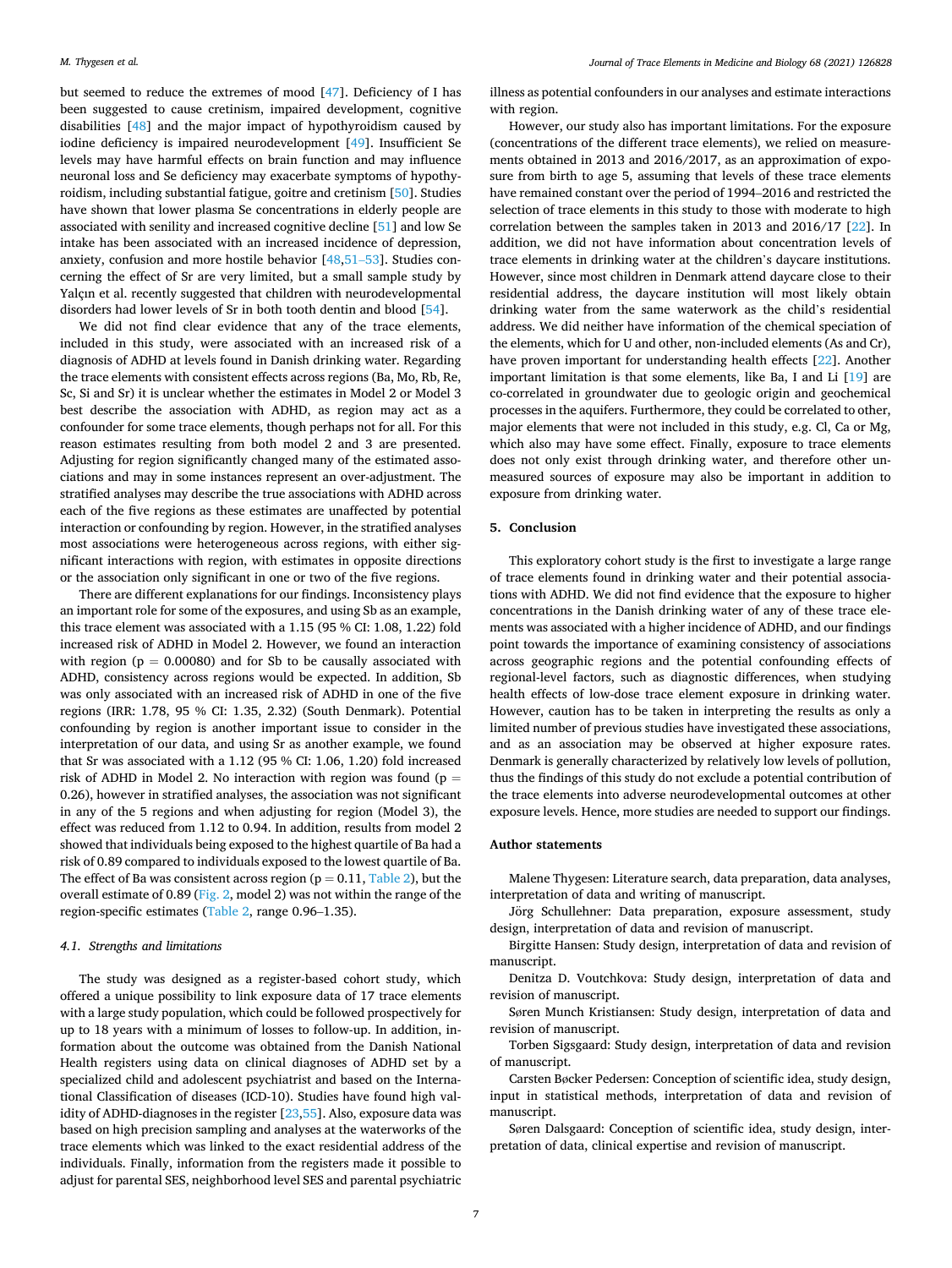### <span id="page-7-0"></span>**Declaration of Competing Interest**

The authors report no declarations of interest.

### **Acknowledgements**

The study was funded by grants from Aarhus University Research Foundation (AUFF-E-2015-FLS-8-61), Research training supplement from the Graduate School of Health Sciences at Aarhus University and The Lundbeck Foundation (iPSYCH grant no R102-A9118 and R155- 2014-1724). Data management was supported by Center for Integrated Register-based Research at Aarhus University (CIRRAU). C.B. Pedersen is supported by the Novo Nordisk Foundation (Big Data Centre for Environment and Health, grant no NNF17OC0027864. Dr. Dalsgaard is additionally supported by the Novo Nordisk Foundation (grant no 22018), the European Commission (Horizon 2020, grant no 667302), Helsefonden (grant no 19-8-0260) and the European Union's Horizon 2020 research and innovation programme under grant agreement No 847879.

# **Appendix A. Supplementary data**

Supplementary material related to this article can be found, in the online version, at doi[:https://doi.org/10.1016/j.jtemb.2021.126828.](https://doi.org/10.1016/j.jtemb.2021.126828)

### **References**

- [1] [G. Polanczyk, M.S. de Lima, B.L. Horta, J. Biederman, L.A. Rohde, The worldwide](http://refhub.elsevier.com/S0946-672X(21)00118-8/sbref0005)  [prevalence of ADHD: a systematic review and metaregression analysis, Am. J.](http://refhub.elsevier.com/S0946-672X(21)00118-8/sbref0005) [Psychiatry 164 \(6\) \(2007\) 942](http://refhub.elsevier.com/S0946-672X(21)00118-8/sbref0005)–948.
- [2] [S.V. Faraone, P. Asherson, T. Banaschewski, J. Biederman, J.K. Buitelaar, J.](http://refhub.elsevier.com/S0946-672X(21)00118-8/sbref0010) [A. Ramos-Quiroga, L.A. Rohde, E.J. Sonuga-Barke, R. Tannock, B. Franke,](http://refhub.elsevier.com/S0946-672X(21)00118-8/sbref0010) [Attention-deficit/hyperactivity disorder, Nat. Rev. Dis. Primers 1 \(2015\) 15020](http://refhub.elsevier.com/S0946-672X(21)00118-8/sbref0010).
- [3] [T. Banaschewski, K. Becker, M. Dopfner, M. Holtmann, M. Rosler, M. Romanos,](http://refhub.elsevier.com/S0946-672X(21)00118-8/sbref0015)  [Attention-deficit/hyperactivity disorder, Arztebl. Int. 114 \(9\) \(2017\) 149](http://refhub.elsevier.com/S0946-672X(21)00118-8/sbref0015)–159.
- [4] [B.P. Lanphear, The impact of toxins on the developing brain, Annu. Rev. Public](http://refhub.elsevier.com/S0946-672X(21)00118-8/sbref0020)  [Health 36 \(1\) \(2015\) 211](http://refhub.elsevier.com/S0946-672X(21)00118-8/sbref0020)–230.
- [5] [A. Thapar, M. Cooper, M. Rutter, Neurodevelopmental disorders, Lancet Psychiatry](http://refhub.elsevier.com/S0946-672X(21)00118-8/sbref0025)  [4 \(4\) \(2017\) 339](http://refhub.elsevier.com/S0946-672X(21)00118-8/sbref0025)–346.
- [6] [Y. Oulhote, D.C. Bellinger, Neurodevelopment and neurobehavioral disorders in](http://refhub.elsevier.com/S0946-672X(21)00118-8/sbref0030) [relation to developmental exposures, in: R. Kishi, P. Grandjean \(Eds.\), Health](http://refhub.elsevier.com/S0946-672X(21)00118-8/sbref0030)  [Impacts of Developmental Exposure to Environmental Chemicals, Springer,](http://refhub.elsevier.com/S0946-672X(21)00118-8/sbref0030) [Singapore, Singapore, 2020, pp. 153](http://refhub.elsevier.com/S0946-672X(21)00118-8/sbref0030)–174.
- [7] [F. Kot, The effect of natural geochemical background on neurological and mental](http://refhub.elsevier.com/S0946-672X(21)00118-8/sbref0035)  ealth, Expo. Health (2019).
- [8] [L. Hubbs-Tait, J.R. Nation, N.F. Krebs, D.C. Bellinger, Neurotoxicants,](http://refhub.elsevier.com/S0946-672X(21)00118-8/sbref0040) [micronutrients, and social environments: individual and combined effects on](http://refhub.elsevier.com/S0946-672X(21)00118-8/sbref0040) children'[s development, Psychol. Sci. Public Interest 6 \(3\) \(2005\) 57](http://refhub.elsevier.com/S0946-672X(21)00118-8/sbref0040)–121.
- [9] [C.M. Villanueva, M. Kogevinas, S. Cordier, M.R. Templeton, R. Vermeulen, J.](http://refhub.elsevier.com/S0946-672X(21)00118-8/sbref0045)  [R. Nuckols, M.J. Nieuwenhuijsen, P. Levallois, Assessing exposure and health](http://refhub.elsevier.com/S0946-672X(21)00118-8/sbref0045)  [consequences of chemicals in drinking water: current state of knowledge and](http://refhub.elsevier.com/S0946-672X(21)00118-8/sbref0045) [research needs, Environ. Health Perspect. 122 \(3\) \(2014\) 213](http://refhub.elsevier.com/S0946-672X(21)00118-8/sbref0045)–221.
- [10] [M. Bashash, M. Marchand, H. Hu, C. Till, E.A. Martinez-Mier, B.N. Sanchez,](http://refhub.elsevier.com/S0946-672X(21)00118-8/sbref0050) N. Basu, K.E. Peterson, R. Green, L. Schnaas, A. Mercado-García, M. Hernández-Avila, M.M. Téllez-Rojo, Prenatal fluoride exposure and attention deficit [hyperactivity disorder \(ADHD\) symptoms in children at 6](http://refhub.elsevier.com/S0946-672X(21)00118-8/sbref0050)–12 years of age in [Mexico city, Environ. Int. 121 \(2018\) 658](http://refhub.elsevier.com/S0946-672X(21)00118-8/sbref0050)–666.
- [11] [P. Grandjean, K.T. Herz, Trace elements as paradigms of developmental](http://refhub.elsevier.com/S0946-672X(21)00118-8/sbref0055) [neurotoxicants: lead, methylmercury and arsenic, J. Trace Elem. Med. Biol. 31](http://refhub.elsevier.com/S0946-672X(21)00118-8/sbref0055)  [\(2015\) 130](http://refhub.elsevier.com/S0946-672X(21)00118-8/sbref0055)–134.
- [12] [J. Schullehner, M. Thygesen, S.M. Kristiansen, B. Hansen, C.B. Pedersen,](http://refhub.elsevier.com/S0946-672X(21)00118-8/sbref0060) [S. Dalsgaard, Exposure to manganese in drinking water during childhood and](http://refhub.elsevier.com/S0946-672X(21)00118-8/sbref0060)  [association with attention-deficit hyperactivity disorder: a nationwide cohort](http://refhub.elsevier.com/S0946-672X(21)00118-8/sbref0060)  [study, Environ. Health Perspect. 128 \(9\) \(2020\) 97004.](http://refhub.elsevier.com/S0946-672X(21)00118-8/sbref0060)
- [13] [C.B. Pedersen, H. Gotzsche, J.O. Moller, P.B. Mortensen, The Danish Civil](http://refhub.elsevier.com/S0946-672X(21)00118-8/sbref0065)  [Registration System. A cohort of eight million persons, Dan. Med. Bull. 53 \(4\)](http://refhub.elsevier.com/S0946-672X(21)00118-8/sbref0065)  [\(2006\) 441](http://refhub.elsevier.com/S0946-672X(21)00118-8/sbref0065)–449.
- [14] DNA, Danish Nature Agency. Kvaliteten af det danske drikkevand for perioden 2014-2016, Available online [https://www2.mst.dk/Udgiv/publikationer/2017/](https://www2.mst.dk/Udgiv/publikationer/2017/12/978-87-93614-48-2.pdf) [12/978-87-93614-48-2.pdf](https://www2.mst.dk/Udgiv/publikationer/2017/12/978-87-93614-48-2.pdf) (Assesed in July 2020).
- [15] [J. Schullehner, B. Hansen, M. Thygesen, C.B. Pedersen, T. Sigsgaard, Nitrate in](http://refhub.elsevier.com/S0946-672X(21)00118-8/sbref0075)  [drinking water and colorectal cancer risk: a nationwide population-based cohort](http://refhub.elsevier.com/S0946-672X(21)00118-8/sbref0075)  [study, Int. J. Cancer 143 \(1\) \(2018\) 73](http://refhub.elsevier.com/S0946-672X(21)00118-8/sbref0075)–79.
- [16] [M. Rygaard, E. Arvin, P.J. Binning, The valuation of water quality: effects of mixing](http://refhub.elsevier.com/S0946-672X(21)00118-8/sbref0080)  [different drinking water qualities, Water Res. 43 \(5\) \(2009\) 1207](http://refhub.elsevier.com/S0946-672X(21)00118-8/sbref0080)–1218.
- [17] [D.D. Voutchkova, B. Hansen, V. Ernstsen, S.M. Kristiansen, Nationwide drinking](http://refhub.elsevier.com/S0946-672X(21)00118-8/sbref0085) [water sampling campaign for exposure assessments in Denmark, Int. J. Environ.](http://refhub.elsevier.com/S0946-672X(21)00118-8/sbref0085)  [Res. Public Health 15 \(3\) \(2018\) 467](http://refhub.elsevier.com/S0946-672X(21)00118-8/sbref0085).
- [18] D.D. Voutchkova, J. Schullehner, N.N. Knudsen, L.F. Jørgensen, A.K. Ersbøll, S. M. Kristiansen, B. Hansen, Exposure to selected geogenic trace elements (I, Li, and Sr) from drinking water in Denmark, Geosciences (Switzerland) 5 (1) (2015) 45–66, <https://doi.org/10.3390/geosciences5010045>.
- [19] [D.D. Voutchkova, V. Ernstsen, B. Hansen, B.L. S](http://refhub.elsevier.com/S0946-672X(21)00118-8/sbref0095)ørensen, C. Zhang, S.M. Kristiansen, [Assessment of spatial variation in drinking water iodine and its implications for](http://refhub.elsevier.com/S0946-672X(21)00118-8/sbref0095) [dietary intake: a new conceptual model for Denmark, Sci. Total Environ. 493](http://refhub.elsevier.com/S0946-672X(21)00118-8/sbref0095)  [\(2014\) 432](http://refhub.elsevier.com/S0946-672X(21)00118-8/sbref0095)–444.
- [20] [J. Schullehner, N.L. Jensen, M. Thygesen, B. Hansen, T. Sigsgaard, Drinking water](http://refhub.elsevier.com/S0946-672X(21)00118-8/sbref0100)  [nitrate estimation at household-level in Danish population-based long-term](http://refhub.elsevier.com/S0946-672X(21)00118-8/sbref0100) [epidemiologic studies, J. Geochem. Explor. 183 \(2017\) 178](http://refhub.elsevier.com/S0946-672X(21)00118-8/sbref0100)–186.
- [21] [M. Vinceti, J. Mandrioli, P. Borella, B. Michalke, A. Tsatsakis, Y. Finkelstein,](http://refhub.elsevier.com/S0946-672X(21)00118-8/sbref0105) [Selenium neurotoxicity in humans: bridging laboratory and epidemiologic studies,](http://refhub.elsevier.com/S0946-672X(21)00118-8/sbref0105)  [Toxicol. Lett. 230 \(2\) \(2014\) 295](http://refhub.elsevier.com/S0946-672X(21)00118-8/sbref0105)–303.
- [22] [WHO, Guidelines for drinking-water quality. Incorporating the 1st Addendum, 4th](http://refhub.elsevier.com/S0946-672X(21)00118-8/sbref0110)  [edition, World Health Organization, Geneva, 2017](http://refhub.elsevier.com/S0946-672X(21)00118-8/sbref0110).
- [23] [C. Mohr-Jensen, S. Vinkel Koch, M. Briciet Lauritsen, H.C. Steinhausen, The](http://refhub.elsevier.com/S0946-672X(21)00118-8/sbref0115)  [validity and reliability of the diagnosis of hyperkinetic disorders in the Danish](http://refhub.elsevier.com/S0946-672X(21)00118-8/sbref0115) [Psychiatric Central Research Registry, Eur. Psychiatry 35 \(2016\) 16](http://refhub.elsevier.com/S0946-672X(21)00118-8/sbref0115)–24.
- [24] [K.J. Rothman, S. Greenland, T.L. Lash, Modern Epidemiology, 3 ed., Wolters](http://refhub.elsevier.com/S0946-672X(21)00118-8/sbref0120) [Kluwer Health, Philadelphia, 2015.](http://refhub.elsevier.com/S0946-672X(21)00118-8/sbref0120)
- [25] [J. Textor, B. van der Zander, M.S. Gilthorpe, M. Li](http://refhub.elsevier.com/S0946-672X(21)00118-8/sbref0125)skiewicz, G.T. Ellison, Robust [causal inference using directed acyclic graphs: the R package 'dagitty](http://refhub.elsevier.com/S0946-672X(21)00118-8/sbref0125)', Int. J. [Epidemiol. 45 \(6\) \(2017\) 1887](http://refhub.elsevier.com/S0946-672X(21)00118-8/sbref0125)–1894.
- [26] M. Braubach, J. Fairburn, Social inequities in environmental risks associated with housing and residential location—[a review of evidence, Eur. J. Public Health 20 \(1\)](http://refhub.elsevier.com/S0946-672X(21)00118-8/sbref0130)   $(2010)$  36–42.
- [27] [M. Keilow, C. Wu, C. Obel, Cumulative social disadvantage and risk of attention](http://refhub.elsevier.com/S0946-672X(21)00118-8/sbref0135)  [deficit hyperactivity disorder: results from a nationwide cohort study, SSM Popul.](http://refhub.elsevier.com/S0946-672X(21)00118-8/sbref0135)  [Health 10 \(2020\), 100548](http://refhub.elsevier.com/S0946-672X(21)00118-8/sbref0135).
- [28] S.D. Ø[stergaard, J.T. Larsen, S. Dalsgaard, T.E. Wilens, P.B. Mortensen, E. Agerbo,](http://refhub.elsevier.com/S0946-672X(21)00118-8/sbref0140)  [O. Mors, L. Petersen, Predicting ADHD by assessment of Rutter](http://refhub.elsevier.com/S0946-672X(21)00118-8/sbref0140)'s indicators of [adversity in infancy, PLoS One 11 \(6\) \(2016\) e0157352](http://refhub.elsevier.com/S0946-672X(21)00118-8/sbref0140).
- [29] [S. Dalsgaard, H.S. Nielsen, M. Simonsen, Consequences of ADHD medication use](http://refhub.elsevier.com/S0946-672X(21)00118-8/sbref0145) for children'[s outcomes, J. Health Econ. 37 \(2014\) 137](http://refhub.elsevier.com/S0946-672X(21)00118-8/sbref0145)–151.
- [30] K.B. Madsen, A.K. Ersbø[ll, J. Olsen, E. Parner, C. Obel, Geographic analysis of the](http://refhub.elsevier.com/S0946-672X(21)00118-8/sbref0150)  [variation in the incidence of ADHD in a country with free access to healthcare: a](http://refhub.elsevier.com/S0946-672X(21)00118-8/sbref0150)  [Danish cohort study, Int. J. Health Geogr. 14 \(2015\), 24-24.](http://refhub.elsevier.com/S0946-672X(21)00118-8/sbref0150)
- [31] [N.E. Breslow, N.E. Day, Statistical Methods in Cancer research Volume II the](http://refhub.elsevier.com/S0946-672X(21)00118-8/sbref0155)  [Design and Analysis of Cohort Studies: IARC Scientific Publications No. 82, 1987.](http://refhub.elsevier.com/S0946-672X(21)00118-8/sbref0155) [32] [D. Clayton, M. Hills, Statistical Models in Epidemiology, 1993](http://refhub.elsevier.com/S0946-672X(21)00118-8/sbref0160).
- [33] N.E. Breslow, Generalized linear models: checking assumptions and strengthening [conclusions, Stat. Appl. 8 \(1996\) 23](http://refhub.elsevier.com/S0946-672X(21)00118-8/sbref0165)–41.
- [34] [E. Blaurock-Busch, O.R. Amin, T. Rabah, Heavy metals and trace elements in hair](http://refhub.elsevier.com/S0946-672X(21)00118-8/sbref0170)  [and urine of a sample of arab children with autistic spectrum disorder, Maedica](http://refhub.elsevier.com/S0946-672X(21)00118-8/sbref0170)  [\(Bucur\) 6 \(4\) \(2011\) 247](http://refhub.elsevier.com/S0946-672X(21)00118-8/sbref0170)–257.
- [35] J. Forns, M. Fort, M. Casas, A. Cáceres, M. Guxens, M. Gascon, R. Garcia-Esteban, [J. Julvez, J.O. Grimalt, J. Sunyer, Exposure to metals during pregnancy and](http://refhub.elsevier.com/S0946-672X(21)00118-8/sbref0175) [neuropsychological development at the age of 4 years, Neurotoxicology 40 \(2014\)](http://refhub.elsevier.com/S0946-672X(21)00118-8/sbref0175)  16–[22.](http://refhub.elsevier.com/S0946-672X(21)00118-8/sbref0175)
- [36] [M.-J. Lee, M.-C. Chou, W.-J. Chou, C.-W. Huang, H.-C. Kuo, S.-Y. Lee, L.-J. Wang,](http://refhub.elsevier.com/S0946-672X(21)00118-8/sbref0180)  Heavy metals' [effect on susceptibility to attention-deficit/hyperactivity disorder:](http://refhub.elsevier.com/S0946-672X(21)00118-8/sbref0180)  [implication of lead, cadmium, and antimony, Int. J. Environ. Res. Public Health 15](http://refhub.elsevier.com/S0946-672X(21)00118-8/sbref0180)  [\(6\) \(2018\) 1221](http://refhub.elsevier.com/S0946-672X(21)00118-8/sbref0180).
- [37] [T. Tabatadze, M. Kherkheulidze, E. Kandelaki, N. Kavlashvili, T. Ivanashvili,](http://refhub.elsevier.com/S0946-672X(21)00118-8/sbref0185) [Attention deficit hyperactivity disorder and hair heavy metal and essential trace](http://refhub.elsevier.com/S0946-672X(21)00118-8/sbref0185) [element concentrations. Is there a link? Georgian Med. News \(284\) \(2018\) 88](http://refhub.elsevier.com/S0946-672X(21)00118-8/sbref0185)–92.
- [38] [W.A. Nolen, R.W. Licht, A.H. Young, G.S. Malhi, M. Tohen, E. Vieta, R.W. Kupka,](http://refhub.elsevier.com/S0946-672X(21)00118-8/sbref0190)  [C. Zarate, R.E. Nielsen, R.J. Baldessarini, E. Severus, What is the optimal serum](http://refhub.elsevier.com/S0946-672X(21)00118-8/sbref0190) [level for lithium in the maintenance treatment of bipolar disorder? A systematic](http://refhub.elsevier.com/S0946-672X(21)00118-8/sbref0190)  [review and recommendations from the ISBD/IGSLI Task Force on treatment with](http://refhub.elsevier.com/S0946-672X(21)00118-8/sbref0190)  [lithium, Bipolar Disord. 21 \(5\) \(2019\) 394](http://refhub.elsevier.com/S0946-672X(21)00118-8/sbref0190)–409.
- [39] [N.N. Knudsen, J. Schullehner, B. Hansen, L.F. J](http://refhub.elsevier.com/S0946-672X(21)00118-8/sbref0195)ørgensen, S.M. Kristiansen, D. [D. Voutchkova, T.A. Gerds, P.K. Andersen, K. Bihrmann, M. Gr](http://refhub.elsevier.com/S0946-672X(21)00118-8/sbref0195)ønbæk, L.V. Kessing, A.K. Ersbø[ll, Lithium in drinking water and incidence of suicide: a nationwide](http://refhub.elsevier.com/S0946-672X(21)00118-8/sbref0195) [individual-level cohort study with 22 years of follow-up, Int. J. Environ. Res. Public](http://refhub.elsevier.com/S0946-672X(21)00118-8/sbref0195)  [Health 14 \(6\) \(2017\)](http://refhub.elsevier.com/S0946-672X(21)00118-8/sbref0195).
- [40] [L. Tondo, M. Alda, M. Bauer, V. Bergink, P. Grof, T. Hajek, U. Lewitka, R.W. Licht,](http://refhub.elsevier.com/S0946-672X(21)00118-8/sbref0200)  [M. Manchia, B. Müller-Oerlinghausen, R.E. Nielsen, M. Selo, C. Simhandl, R.](http://refhub.elsevier.com/S0946-672X(21)00118-8/sbref0200)  [J. Baldessarini, L. for the International Group for Studies of, Clinical use of lithium](http://refhub.elsevier.com/S0946-672X(21)00118-8/sbref0200)  [salts: guide for users and prescribers, Int. J. Bipolar Disord. 7 \(1\) \(2019\) 16.](http://refhub.elsevier.com/S0946-672X(21)00118-8/sbref0200)
- [41] [C.E. Kovacsics, I.I. Gottesman, T.D. Gould, Lithium](http://refhub.elsevier.com/S0946-672X(21)00118-8/sbref0205)'s antisuicidal efficacy: [elucidation of neurobiological targets using endophenotype strategies, Annu. Rev.](http://refhub.elsevier.com/S0946-672X(21)00118-8/sbref0205)  [Pharmacol. Toxicol. 49 \(2009\) 175](http://refhub.elsevier.com/S0946-672X(21)00118-8/sbref0205)–198.
- [42] [L.V. Kessing, T.A. Gerds, N.N. Knudsen, L.F. J](http://refhub.elsevier.com/S0946-672X(21)00118-8/sbref0210)ørgensen, S.M. Kristiansen, [D. Voutchkova, V. Ernstsen, J. Schullehner, B. Hansen, P.K. Andersen, A.K. Ersb](http://refhub.elsevier.com/S0946-672X(21)00118-8/sbref0210)øll, [Association of Lithium in drinking water with the incidence of dementia, JAMA](http://refhub.elsevier.com/S0946-672X(21)00118-8/sbref0210) [Psychiatry 74 \(10\) \(2017\) 1005](http://refhub.elsevier.com/S0946-672X(21)00118-8/sbref0210)–1010.
- [43] [S. Ando, S. Koike, S. Shimodera, R. Fujito, K. Sawada, T. Terao, T.A. Furukawa,](http://refhub.elsevier.com/S0946-672X(21)00118-8/sbref0215) [T. Sasaki, S. Inoue, N. Asukai, Y. Okazaki, A. Nishida, Lithium levels in tap water](http://refhub.elsevier.com/S0946-672X(21)00118-8/sbref0215)  [and the mental health problems of adolescents: an individual-level cross-sectional](http://refhub.elsevier.com/S0946-672X(21)00118-8/sbref0215)  [survey, J. Clin. Psychiatry 78 \(3\) \(2017\) e252](http://refhub.elsevier.com/S0946-672X(21)00118-8/sbref0215)–e256.
- [44] [J. Schullehner, D. Paksarian, B. Hansen, M. Thygesen, S.M. Kristiansen,](http://refhub.elsevier.com/S0946-672X(21)00118-8/sbref0220) [S. Dalsgaard, T. Sigsgaard, C.B. Pedersen, Lithium in drinking water associated](http://refhub.elsevier.com/S0946-672X(21)00118-8/sbref0220)  [with adverse mental health effects, Schizophr. Res. 210 \(2019\) 313](http://refhub.elsevier.com/S0946-672X(21)00118-8/sbref0220)–315.